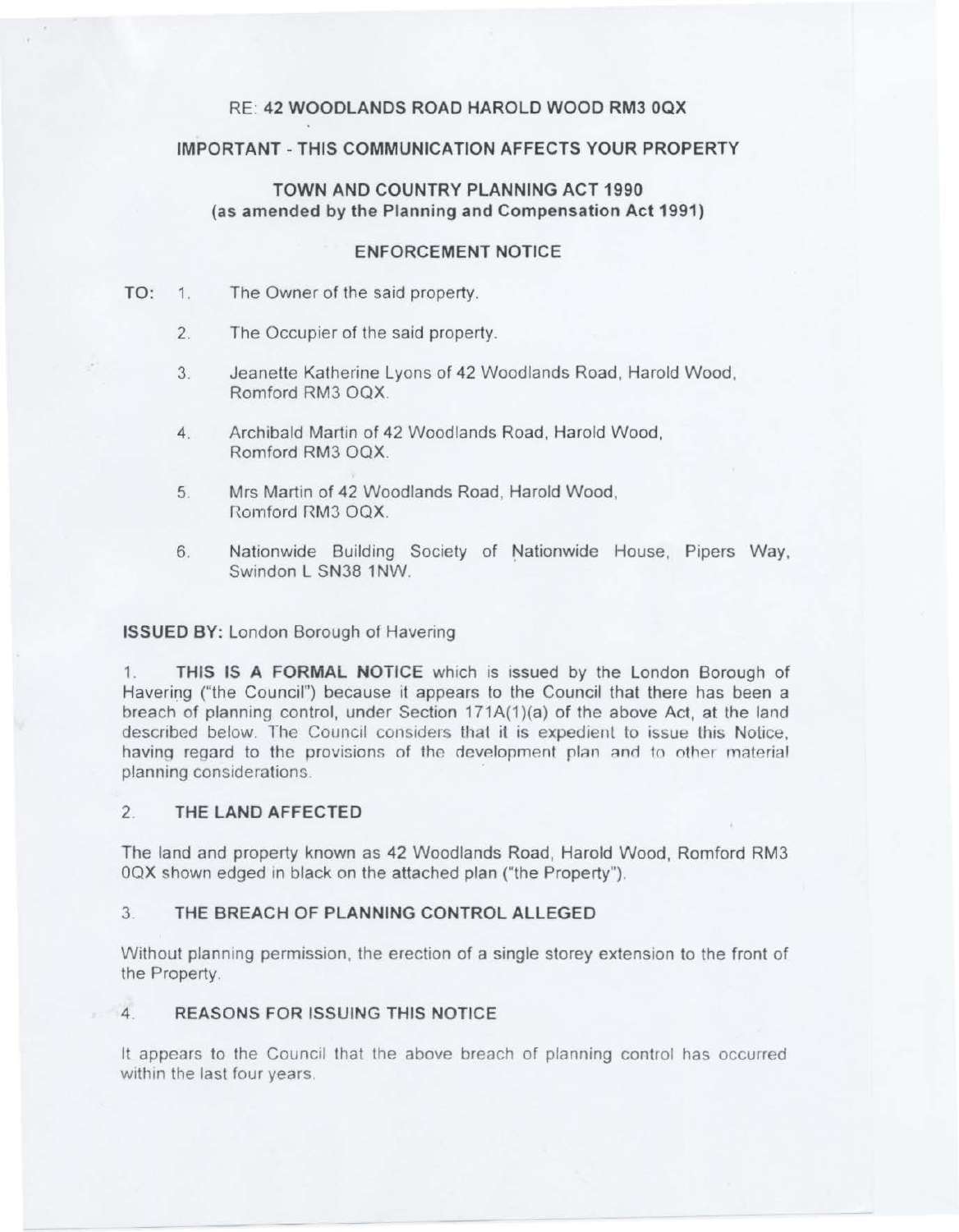The unauthorised extension appears visually dominant and is out of character with the existing dwelling, neighbouring properties and the streetscene contrary to Policy DC61 of the Local Development Framework (Development Plan Documents) and the Residential Extensions and Alterations Supplementary Planning Document.

The extension does not constitute permitted development under the General Permitted Development Order 1995 (as amended).

The Council does not consider that planning permission should be given, because planning conditions could not overcome these problems.

An application for retrospective Planning Permission has been made previously and has been refused by the Council on 14 June 2006. The subsequent appeal was dismissed by the Planning Inspectorate on 28 March 2007.

A second application for retrospective Planning Permission was refused by the Council on 31 March 2008.

### 5. **WHAT YOU ARE REQUIRED TO DO**

 $\sim 10^{13}$ 

(i) Remove the unauthorised extension in its entirety.

Time for compliance: 6 months from the effective date of this notice.

(ii) Reinstate the Property to its condition prior to the erection of the extension.

Time for compliance: 6 months from the effective date of this notice.

(iii) Remove all materials, machinery, apparatus, equipment and installations used in connection with or resulting from the removal of the extension and the re-instatement of the property to its condition prior to the erection of the extension.

Time for compliance: 6 months from the effective date of this notice.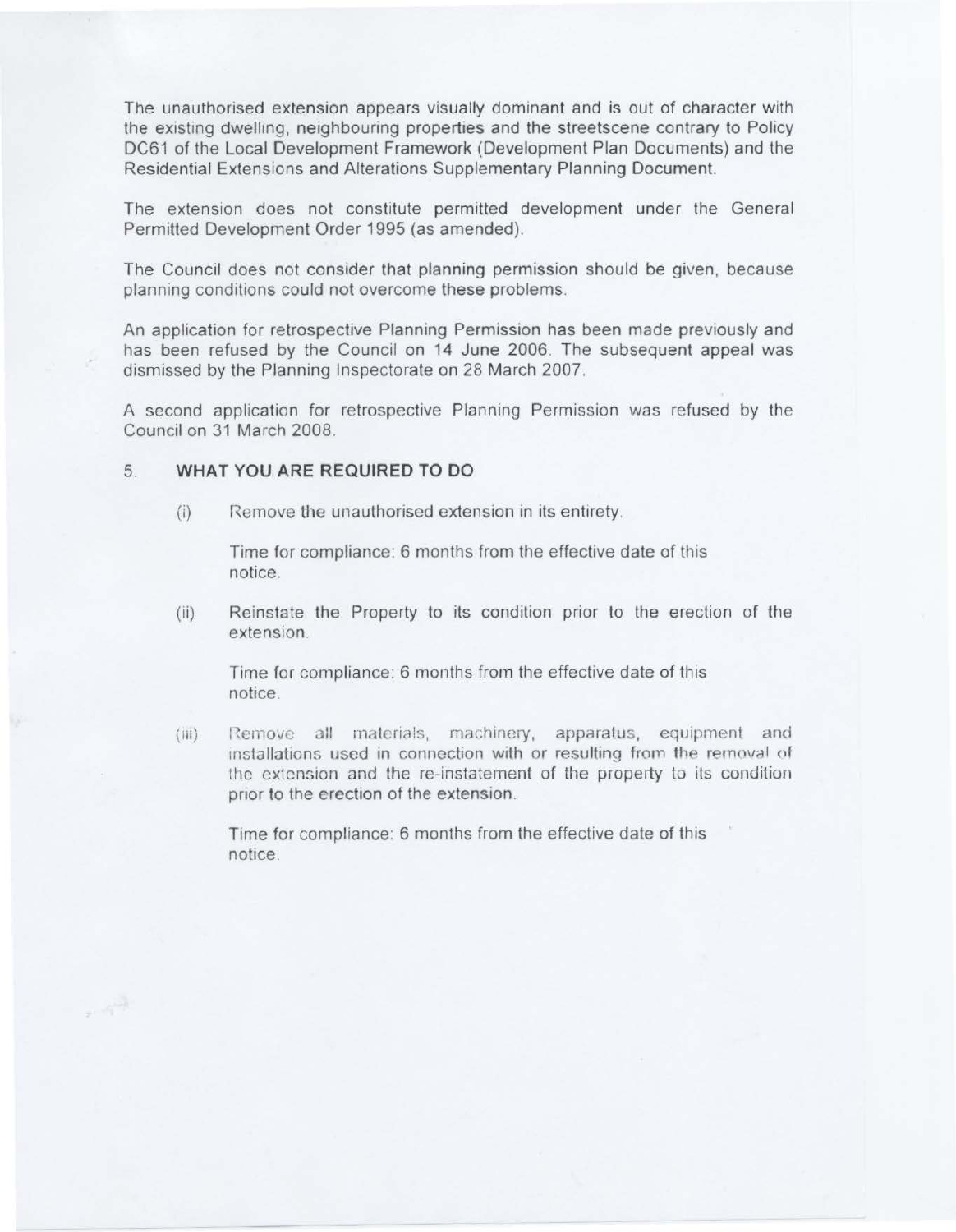#### 6. WHEN THIS NOTICE TAKES EFFECT

This Notice takes effect on 26 August 2008, unless an appeal is made against it beforehand

Dated:/

 $\label{eq:2.1} \mathcal{F} = \mathcal{F}_1^{\frac{1/2\alpha}{1-\alpha}}$ 

ted://ucy2006<br>med:///////eal/ Signed:

[uly 2008

Authorised Officer on behalf of the London Borough of Havering Town Hall Main Road, Romford RM1 3BD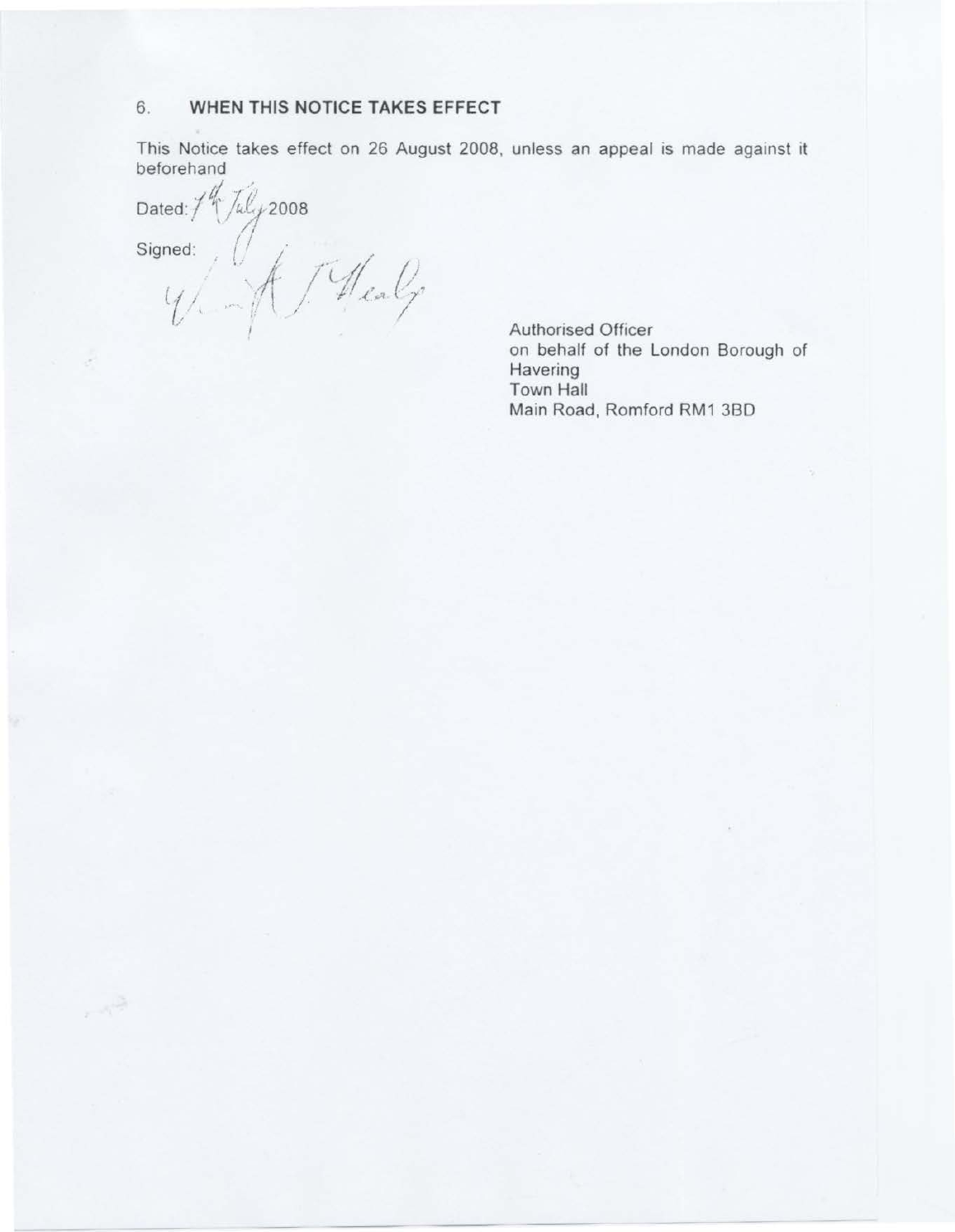# H. M. LAND REGISTRY

@ NATIONAL GRID PLAN **TQ 5590** SECTION  $\mathsf B$ GREATER LONDON

Scale 1/1250





This official copy is issued, and shows the state of this title plan, on 13 June 2008 at 12:14:18.

It is admissible in evidence to the same extent as the original (s.67 Land Registration Act 2002).

This title plan shows the general position, not the exact line, of the boundaries. It may be subject to distortions in scale. Measurements scaled from this plan may not match measurements between the same points on the grour d. See Land Registry Public Guide 19 - Title Plans and Boundaries.

#### This title is dealt with by Land Registry, Stevenage Office.

D Crown Copyright. Produced by Land Registry. Reproduction in whole or in part is prohibited without the prior written permission of Ordnance Survey. Licence Number 100026316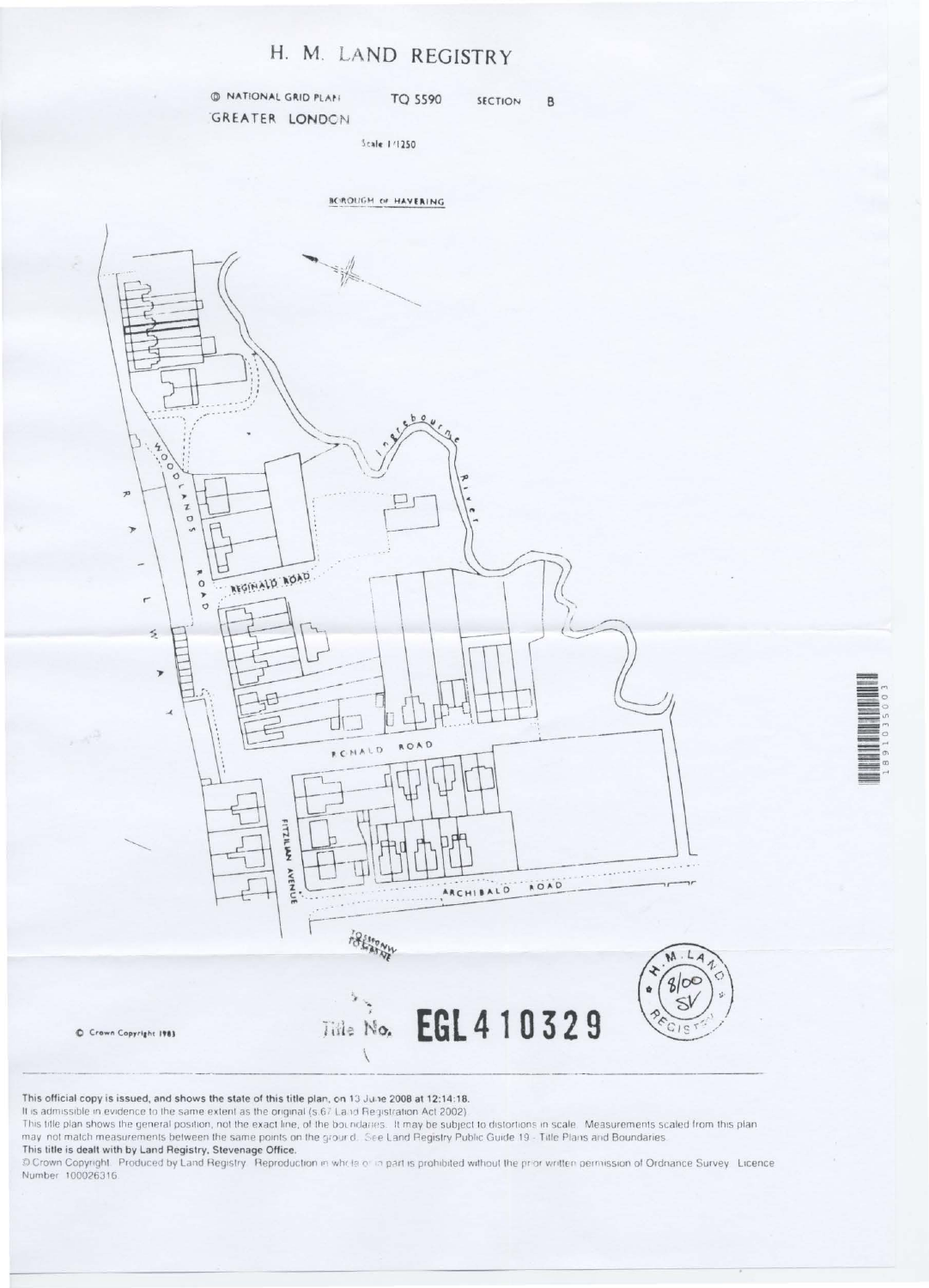# YOUR RIGHT OF APPEAL

 $\sim$   $\gamma^{\rm th}$ 

You can appeal against this Enforcement Notice to the Secretary of State by 26 August 2008. Further details are given in the attached explanatory note.

# WHAT HAPPENS IF YOU DO NOT APPEAL

If you do not appeal against this Enforcement Notice, it will take effect on 26 August 2008 and you must then ensure that the required steps for complying with it, for which you may be held responsible, are taken within the period specified in the Notice.

FAILURE TO COMPLY WITH AN ENFORCEMENT NOTICE WHICH HAS TAKEN EFFECT CAN RESULT IN PROSECUTION AND/OR REMEDIAL ACTION BY THE COUNCIL.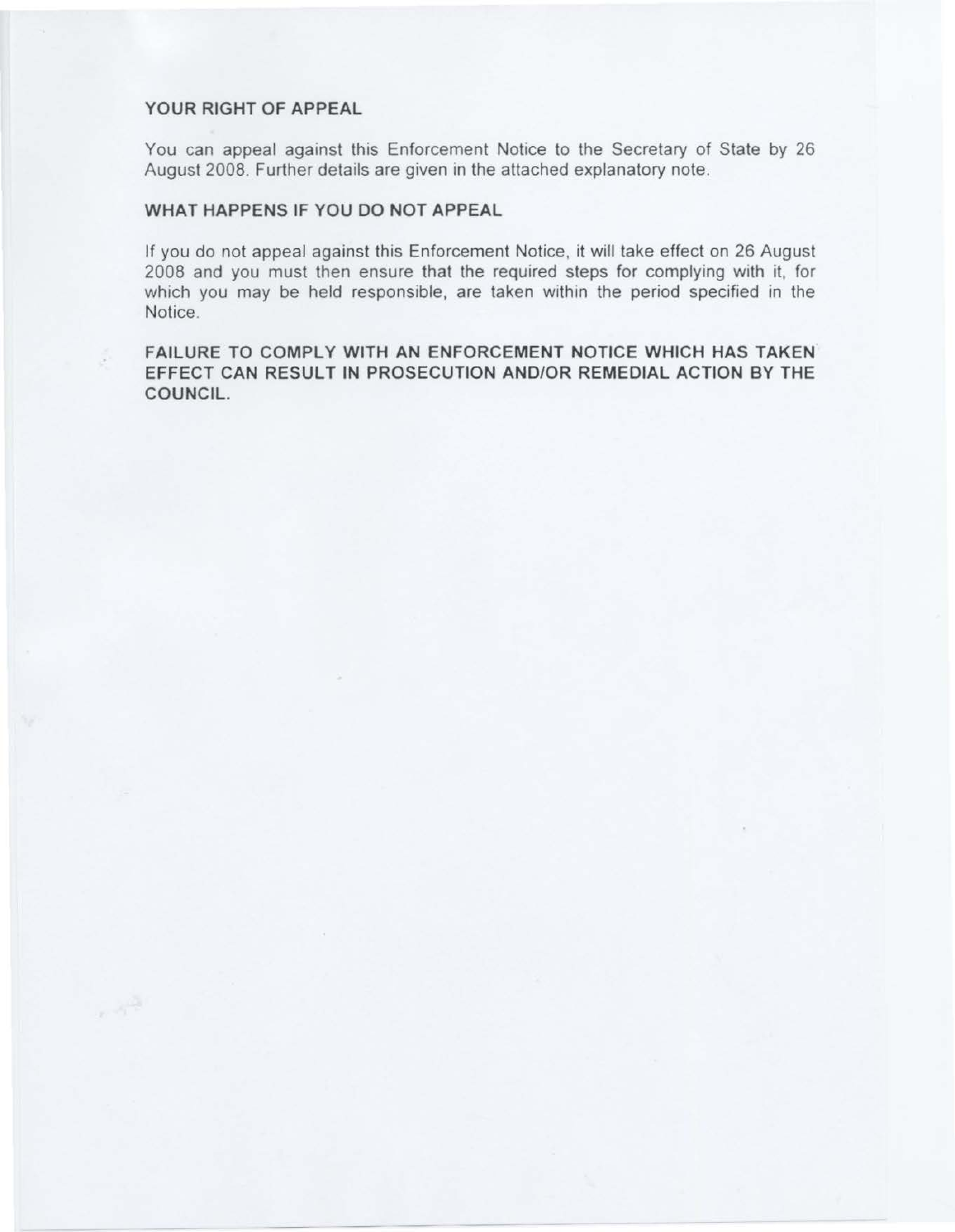# **EXPLANATORY NOTES**

# **STATUTORY PROVISIONS**

A summary of Sections 171A, 1718 and 172 to 177 of the Town and Country Planning Act 1990 (as amended) is enclosed with this Notice.

# **YOUR RIGHT OF APPEAL**

You can appeal against this Notice. but any appeal must be in writing and received , or posted (with the postage paid and properly addressed) in time to be received in the ordinary course of the post, by the Secretary of State before 26 August 2008. The enclosed booklet "Enforcement Appeals - A guide to Procedure" sets out your rights. Read it carefully. If you appeal you should use the enclosed appeal forms. Two copies are for you to send to the Secretary of State if you decide to appeal. The other is for you to keep as a duplicate for your own records. You should also send the Secretary of State a copy of the Enforcement Notice.

#### **GROUNDS OF APPEAL**

The grounds of appeal are set out in Section 174 of the Town and Country Planning Act 1991 and are also set out on pages 2 - 5 of the enclosed appeal forms.

### **PLANNING APPLICATION FEE**

Should you wish to appeal on ground  $(a)$  - that planning permission should be granted for the unauthorised development - then a fee of £150.00 is payable both to the Secretary of State and to the Council. If the fees are not paid then that ground of appeal will not be valid.

#### **STATEMENT ON GROUNDS OF APPEAL**

You must submit to the Secretary of State, either when giving notice of appeal or within 14 days from the date on which the Secretary of State sends him a notice so requiring him, a statement in writing specifying the grounds on which you are appealing against the enforcement notice and stating briefly the facts on which you propose to rely in support of each of those grounds.

# **RECIPIENTS OF THE ENFORCEMENT NOTICE**

The names and addresses of all the persons on whom the Enforcement Notice has been served are.

- 1. The Owner of the said property.
- 2. The Occupier of the said property.
- 3 Jeanette Katherine Lyons of 42 Woodlands Road, Harold Wood ,